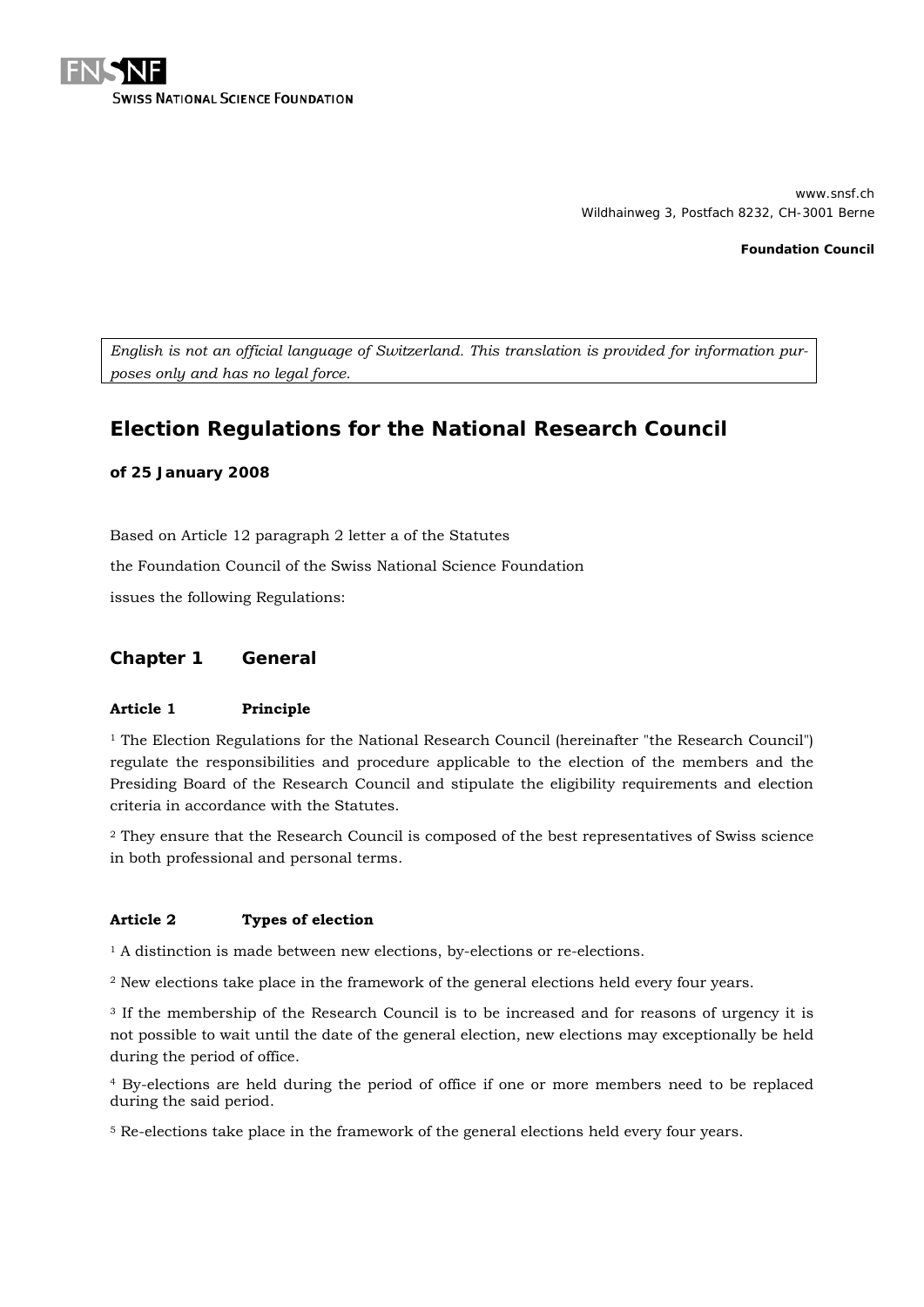# **Article 3 Confidentiality**

Election preparations are confidential. The persons entrusted with the work shall maintain secrecy with regard to the information that comes to their knowledge in this context and shall protect the relevant documents against unauthorised access by third parties.

# **Chapter 2 Responsibilities**

# **Article 4 Divisions of the Research Council**

The divisions of the Research Council (hereinafter "the divisions") have the following tasks and responsibilities:

- a. They prepare for the election of members in their division based on the provisions of these Regulations. They define the scientific profile of the members to be elected, manage the application procedure and draft the nominations based on the results of the said procedure.
- b. They prepare for the election of the president of the division.

They may submit a recommendation to the Presiding Board of the Research Council for new members to be elected to their division, provided that the maximum permissible number of members pursuant to Article 18 paragraph 1 of the Statutes has not been reached. Reasons for the recommendation must be submitted in writing to the Presiding Board along with the scientific profile.

#### **Article 4bis Specialised committees of the Research Council**

The specialised committees prepare for the election of their president.

#### **Article 5 Presiding Board of the Research Council**

The Presiding Board of the Research Council (hereinafter "the Presiding Board") has the following tasks and responsibilities:

- a. It may issue guidelines specifying how the application procedure is to be conducted and how the nomination is to be drafted by the divisions and specialised committees.
- b. It approves the scientific profile after consulting the contact person of the Executive Committee of the Foundation Council responsible for the relevant division (Article 6bis), the manner in which the application procedure is to be conducted (Article 7) and the form and content of the announcement pursuant to Article 7 paragraph 3. If it does not approve of the above, it returns the nominations to the division for revision, whereby it may or may not set specific conditions.
- c. It approves the nominations by the divisions and specialised committees and forwards them to the Executive Committee of the Foundation Council.
- d. After listening to the other divisions, it makes a decision with regard to a division's request for an increase in its membership.
- e. It appoints the Nomination Commission (Article 14), whose task is to prepare for the election of the president of the Research Council.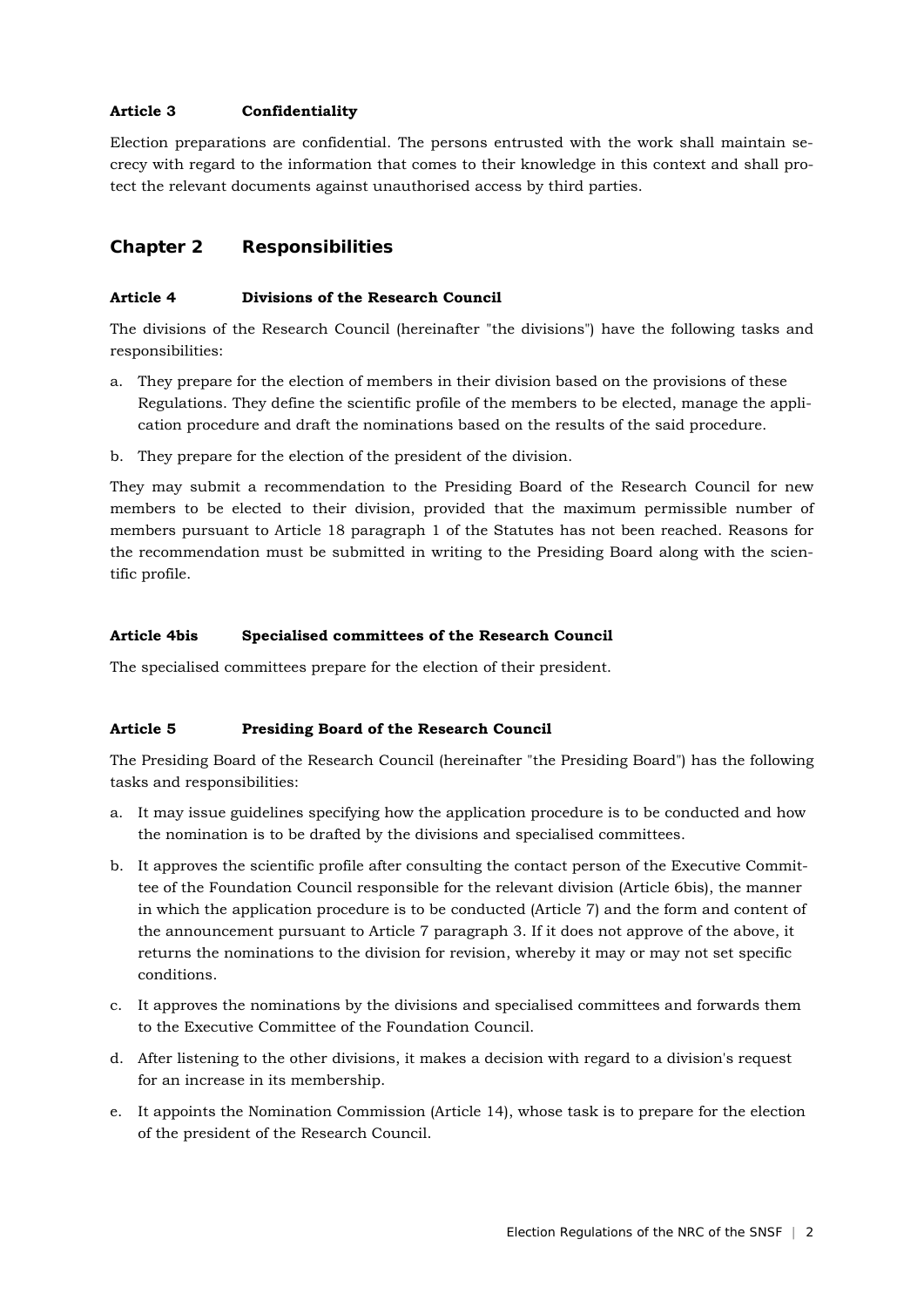# **Article 6 Executive Committee of the Foundation Council**

<sup>1</sup> The Executive Committee of the Foundation Council conducts the new elections and byelections of the members and the Presiding Board of the Research Council in a secret ballot.

<sup>2</sup> Re-elections are conducted by means of an open vote, unless a member calls for a secret ballot in advance.

<sup>3</sup> The candidate with the majority of votes of the members present is elected.

#### **Article 6bis Contact persons for recruitment and election preparations**

<sup>1</sup> For each division of the Research Council, the Executive Committee of the Foundation Council appoints a member and a deputy, who participates in the recruitment and preparatory work for elections to the Research Council.

<sup>2</sup> This contact person or his/her deputy has an advisory role vis-à-vis the bodies entrusted with the election preparations.

# **Chapter 3 Election Procedure**

# **Section 1 Ordinary Members of the Research Council**

### **Article 7 Application procedure**

<sup>1</sup> The application procedure begins as soon as the scientific profile is approved or, in the case of an increase in membership, as soon as the relevant decision has been made by the Presiding Board.

<sup>2</sup> The forthcoming new elections and by-elections to the Research Council are published on the Internet and announced in writing to the representatives of the scientific organisations represented in the Foundation Council pursuant to Article 9 of the Statutes.

<sup>3</sup> The announcement pursuant to paragraph 2 consists of the following elements:

- a. the eligibility requirements;
- b. the scientific profile;
- c. the election criteria;
- d. an invitation to submit an application containing at least the following documents: a detailed application and letter of recommendation, a detailed CV, and written confirmation from the nominated person that he/she will accept the office if elected;
- e. the deadline for the submission of application documents;
- f. the probable timing of the election;
- g. the agreement between the SNSF and the members of the Research Council on the principles guiding their activity (Code of Conduct).
- <sup>4</sup> Candidates may be nominated by scientific organisations domiciled in Switzerland.
- <sup>5</sup> Interested persons may nominate themselves.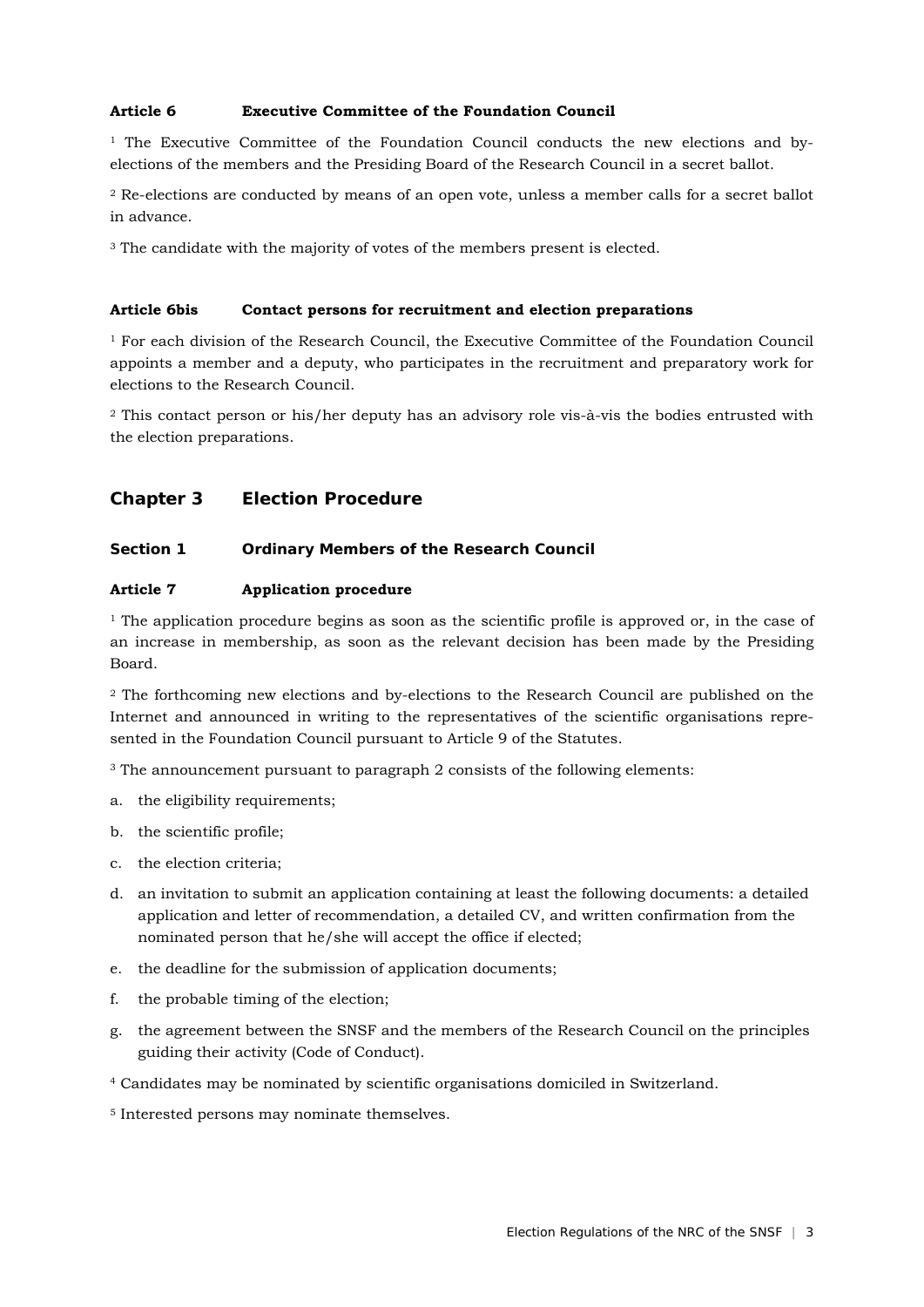# **Article 8 Nomination by the division**

 $1$  The president of the division personally conducts interviews with the candidates that meet the eligibility requirements in the presence of the contact person of the Executive Committee of the Foundation Council or his/her deputy as well as a representative from the Administrative Offices and, if required, of other members of the Research Council. The president may also invite persons as candidates who did not participate in the application procedure pursuant to Article 7.

<sup>2</sup> The responsible division discusses the applications submitted and drafts a nomination. The responsible contact person of the Executive Committee of the Foundation Council is invited to participate in this discussion.

<sup>3</sup> The division forwards its nomination to the Presiding Board along with a full list of all applications received.

<sup>4</sup> The nomination contains one or more eligible candidates. The division decides whether to set any priorities. It may hold further candidates in reserve.

<sup>5</sup> Candidates regarded as ineligible by the division, or their nominating bodies, are informed about their non-consideration in writing without delay.

### **Article 9 Election preparations by the Presiding Board**

 $1$  The Presiding Board discusses the nomination, whereby it may consult the contact person of the Executive Committee of the Foundation Council who is responsible for the division. If it does not approve the nomination, it returns it to the responsible division for revision, whereby it may or may not set specific conditions.

<sup>2</sup> Without formally rejecting the nomination, but after again listening to the relevant division, the Presiding Board may invalidate the proposed prioritisation or convert a multiple nomination into a single nomination.

<sup>3</sup> The nomination approved by the Presiding Board is forwarded to the Executive Committee of the Foundation Council. It comprises:

- a. a brief report on the application procedure and the election preparations,
- b. the scientific profile,
- c. the personal details of the candidates,
- d. CVs listing the most important milestones in the candidates' careers and
- e. a full list of publications.

<sup>4</sup> In the case of re-elections, it is sufficient to indicate the candidates' personal details in the nomination.

<sup>5</sup> If a single nomination is submitted, the reasons for this must be given.

<sup>6</sup> The Presiding Board ensures that the candidates listed in the nomination are in principle willing to accept the office, if elected.

#### **Article 10 Election**

<sup>1</sup> The Executive Committee of the Foundation Council conducts the election based on the election documents it has received.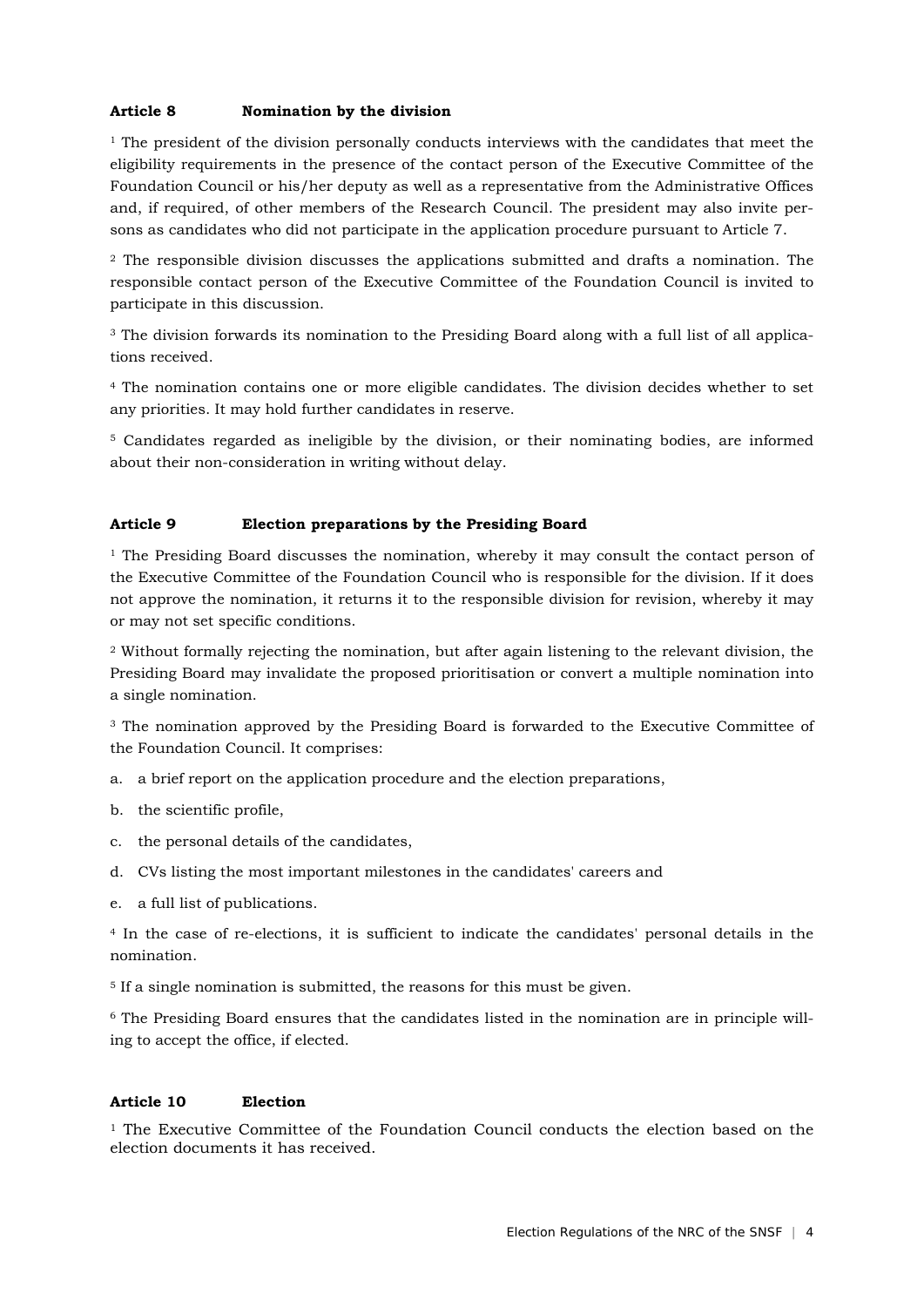<sup>2</sup> It is not bound by any prioritisation of candidates.

<sup>3</sup> If it considers the submitted nominations to be insufficient, it returns them to the Presiding Board, whereby it may or may not set specific conditions.

# **Section 2 Presidents of the Divisions and Specialised Committees**

#### **Article 11 Timing of the election**

 $1$  The presidents of the divisions and specialised committees are normally elected in the general elections.

<sup>2</sup> If a president steps down prematurely, a by-election is conducted for the remaining period of office.

# **Article 12 Election preparations**

 $1$  The presidents of the divisions and specialised committees are elected from among the members of the Research Council.

<sup>2</sup> The president of the Research Council participates in the election preparations in an advisory role.

<sup>3</sup> The divisions and specialised committees generally submit a single nomination to the Presiding Board of the Research Council.

<sup>4</sup> In all other respects, the provisions of Article 9 apply mutatis mutandis.

# **Article 13 Election**

 $<sup>1</sup>$  The Executive Committee of the Foundation Council generally elects the presidents of the divi-</sup> sions and the specialised committees based on a single nomination.

<sup>2</sup> If no-one is elected, the matter is returned to the previous body.

#### **Section 3 The President**

#### **Article 14 Nomination Commission**

<sup>1</sup> The Nomination Commission, which is entrusted with preparing the election of a new president, is generally constituted at least one year before the date on which the election is scheduled.

<sup>2</sup> The Presiding Board appoints the members of the Nomination Commission from among the members of the Research Council. It may also appoint external persons. The president of the Foundation Council and the director of the Administrative Offices participate in an ex officio capacity.

<sup>3</sup> The Nomination Commission is presided over by the President of the Foundation Council. Apart from this, the Nomination Commission constitutes itself. Its secretariat is managed by the Administrative Offices.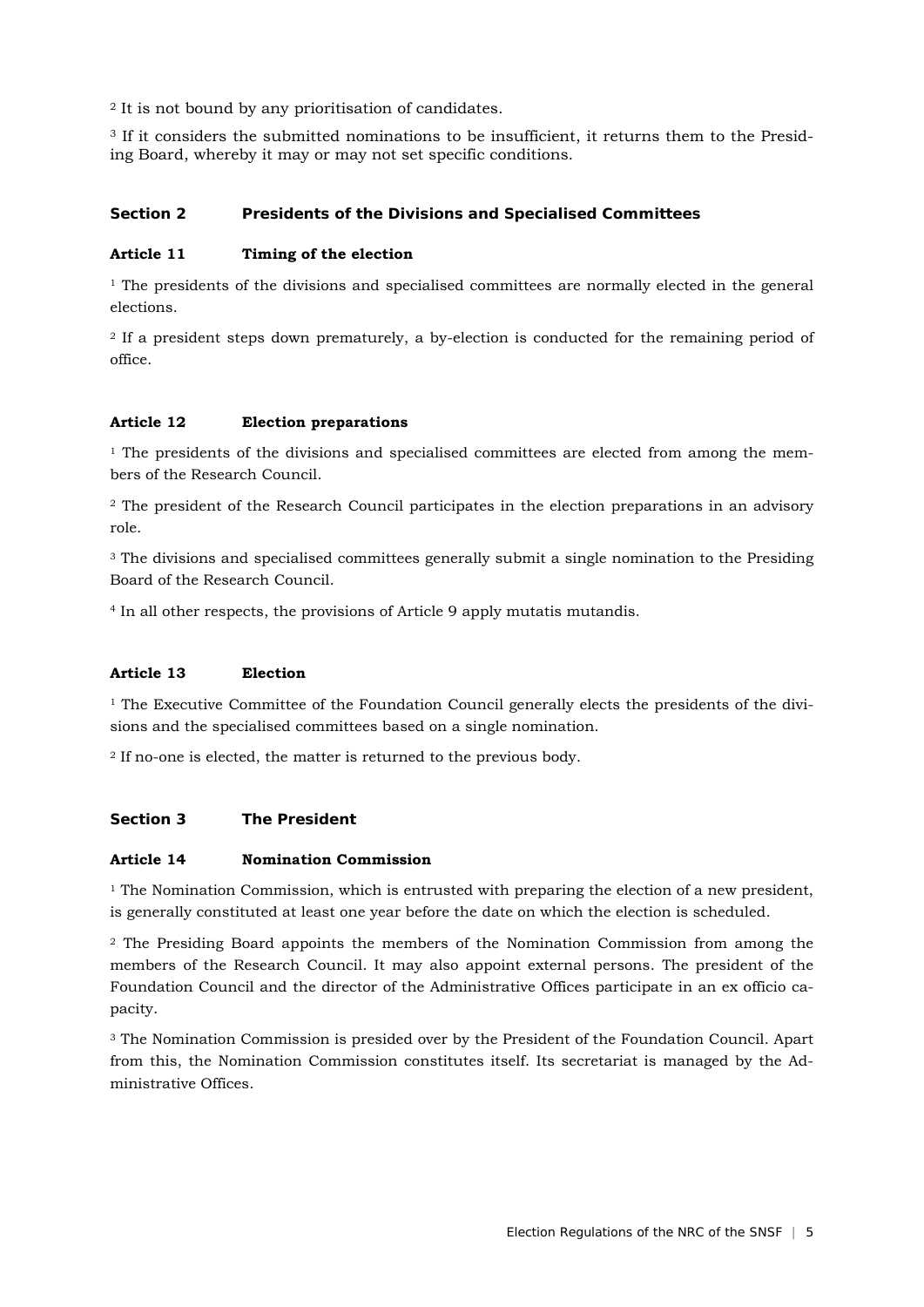#### **Article 15 Election preparations**

 $1$  Based on Articles 22 and 23, the Nomination Commission defines the job profile and issues a public call for applications. The call for applications is conducted in accordance with the provisions of Article 7 paragraph 2 and is also published in daily newspapers and scientific journals. The provisions of Article 7 paragraphs 3 to 5 apply mutatis mutandis.

<sup>2</sup> The Nomination Commission examines the applications received and compiles a shortlist of candidates. It may include persons who have not applied in the shortlist.

<sup>3</sup> The Nomination Commission conducts interviews with the shortlisted candidates and, on the basis of these interviews, compiles a single nomination for attention of the Foundation Council.

# **Article 16 Election**

 $<sup>1</sup>$  The Executive Committee of the Foundation Council elects the president of the Research Coun-</sup> cil based on the application documents it has received, unless one or more members insist on conducting an interview with the candidate in advance.

<sup>2</sup> If the Executive Committee of the Foundation Council conducts an interview with the candidate, it may

- a. conduct the election immediately thereafter or
- b. decide to conduct the election by circular letter or
- c. instruct the Nomination Commission to amend the candidate's dossier or
- d. instruct the Nomination Commission to continue the search for suitable candidates.

<sup>3</sup> The election may only be conducted by circular letter if a majority of the members participate.

# **Chapter 4 Eligibility Requirements**

#### **Section 1 Ordinary Members of the Research Council**

#### **Article 17 Eligibility requirements**

 $1$  The members of the Research Council must not be members of any other statutory body of the Swiss National Science Foundation.

<sup>2</sup> Rectors or presidents of Swiss institutions of higher education and directors of Swiss research institutions that receive research funding from the Swiss National Science Foundation are not eligible for election to the Research Council.

<sup>3</sup> In all other respects, the eligibility requirements set out in the Statutes apply.

# **Article 18 Scientific profile**

 $<sup>1</sup>$  The scientific profile approved by the Presiding Board of the Research Council forms the central</sup> criterion for election.

# <sup>2</sup> It defines

a. the scientific main and second disciplines and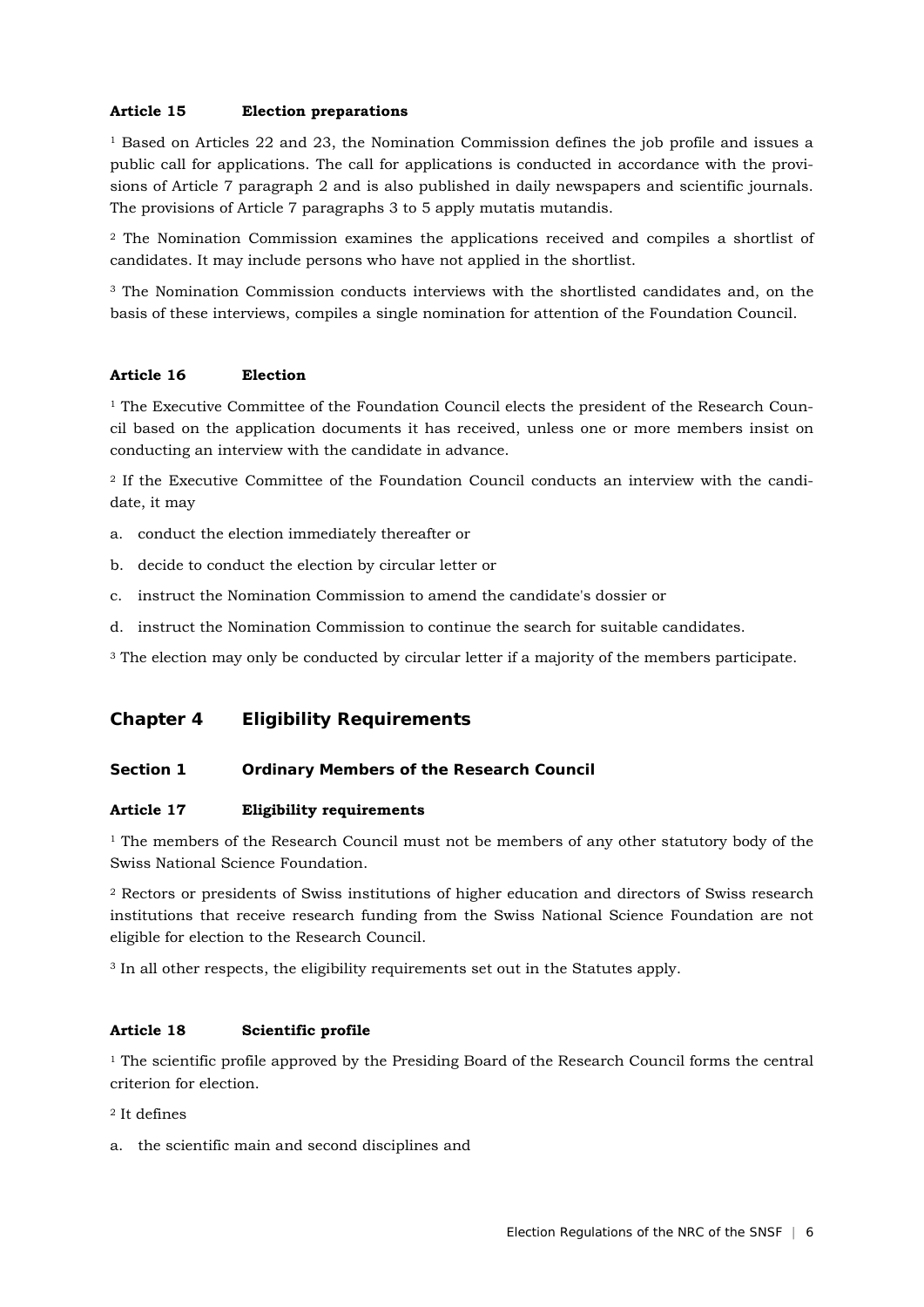### b. the research field

in which the potential member of the Research Council must demonstrably have carried out for several years internationally recognised, high-quality research that is beyond reproach in every respect along with, as the case may be, teaching and management activities.

# **Article 19 Equal opportunities for men and women**

 $1$  The SNSF strives to achieve an equal representation of men and women in the Research Council.

<sup>2</sup> This goal is taken into account at each stage of the election procedure. In particular, until equal representation is achieved, women will be given preference in the event of applications of equal quality being received.

# **Article 20 Further election criteria**

Besides the conditions stipulated in Articles 18 and 19, the following professional and personal criteria apply to the selection of candidates:

- a. the various regions, universities and language communities of Switzerland must be appropriately represented in the Research Council;
- b. excellent knowledge of the research landscape;
- c. interest in science and science policy issues that goes beyond the candidate's own field;
- d. at least a passive knowledge of German, French and English;
- e. social and organisational skills;
- f. sensitivity to gender equality issues.

# **Section 2 Presidents of the Divisions and Specialised Committees**

# **Article 21 Special election criteria**

<sup>1</sup> In addition to the criteria set out in Article 20, members of the Research Council that are nominated as candidates for the presidency of a division or specialised committee must be willing to study and discuss science and science policy issues in depth.

<sup>2</sup> The goal of an equal representation of men and women must be given appropriate consideration when electing the presidents of the divisions and specialised committees.

#### **Section 3 The President**

#### **Article 22 Eligibility requirements**

In addition to the eligibility requirements set out in Article 17 paragraphs 1 and 2 of the Statutes, members of supervisory and governing bodies of Swiss institutions that receive funding from the SNSF or that attempt to influence the funding policies of the SNSF through their political work are ineligible for the office of president of the Research Council.